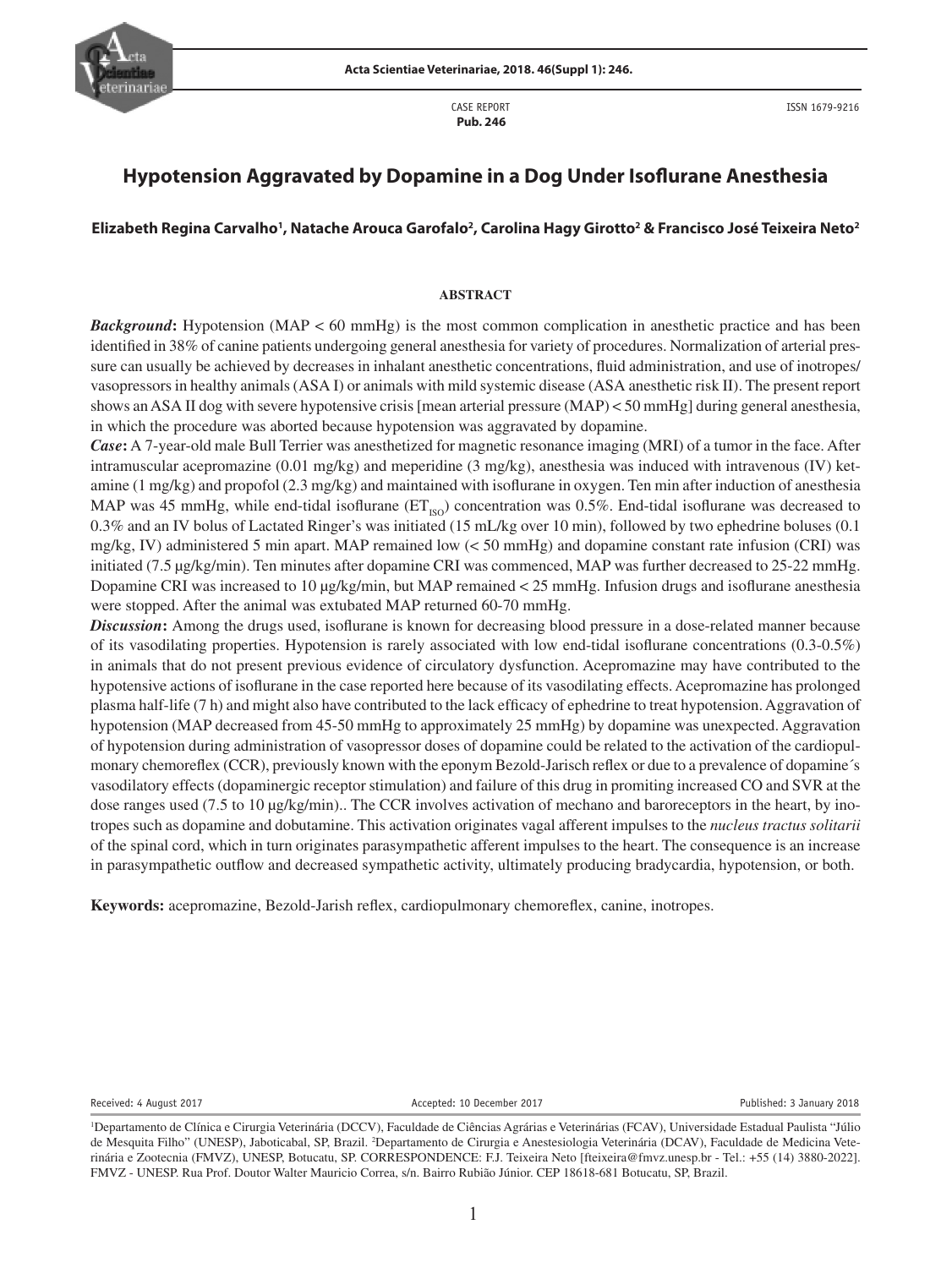# **INTRODUCTION**

Hypotension ( $MAP < 60$  mmHg) is the most common complication in anesthetic practice and has been identified in 38% of canine patients undergoing general anesthesia for variety of procedures [15]. However, this anesthetic-related complication is usually responsive to standard therapeutic measures which include decreases in inhalant anesthetic concentrations, fluid administration, and use of inotropes/vasopressors in healthy animals (ASA I) or animals with mild systemic disease (ASA anesthetic risk II). The present report shows an ASA II dog with severe hypotensive crisis (MAP < 50 mmHg) during general anesthesia, in which the procedure was aborted because this complication was aggravated by dopamine.

#### **CASE**

A 7-year-old male Bull Terrier with a previous history of squamous cell carcinoma was admitted at a Veterinary Teaching Hospital because of a nodule near the right third eyelid (Figure 1). This nodule was suspected as squamous cell carcinoma by fine needle aspiration cytology, and evidence of zygomatic arch bone lysis was present on radiographs. Magnetic resonance imaging (MRI) and a computed tomography (CT) were indicated as part of surgical and radiotherapy planning. Two days before MRI and CT, blood samples were taken for CBC and biochemistry profile. The CBC showed leukopenia  $(5.400 \mu L)$ , due to lymphopenia (300  $\mu$ L), and thrombocytopenia (30.000  $\mu$ L). Hematocrit, total plasma protein and albumin values were 36%, 7.8 g/dL, and 2.5 g/dL respectively. The biochemistry profile showed that both liver and kidney function markers were within the reference values.

Food was withheld 12 h before anesthesia. Physical examination performed prior to anesthesia did not show remarkable changes. The dog's behavior was docile but agitated, and acepromazine (0.01 mg/ kg) and meperidine (3 mg/kg) were given intramuscularly as premedication. A 20 Gauge catheter was placed in a cephalic vein, and anesthesia was induced with intravenous ketamine (1 mg/kg) followed by propofol titrated until orotracheal intubation was possible (2.3 mg/kg). Anesthesia was maintained with isoflurane in oxygen under spontaneous ventilation and the vaporizer settings were initially adjusted to 1.5% during instrumentation (placement of ECG electrodes,

esophageal thermometer, pulse oximetry and anesthetic agent/carbon dioxide gas analyzer).

Immediately after orotracheal intubation, a dorsal pedal artery was catheterized with a 22 Gauge catheter and connected via a non-compliant tubing to a pressure transducer. The transducer was connected to the MRI compatible monitor (Medrad Veris 8600 MRI Patient Monitoring Systems)<sup>1</sup> zeroed at the heart level for monitoring systolic, diastolic, and mean arterial pressures (SAP, DAP, and MAP). Oxygen saturation was recorded by a pulse oxymeter  $(SpO<sub>2</sub>)$  with the MRI compatible probe connected to the prepuce; while end-tidal isoflurane concentrations  $(ET_{ISO})$  and carbon dioxide  $(ETCO<sub>2</sub>)$  were monitored by an infrared anesthetic agent analyzer.

The MRI compatible ECG leads were attached to the thorax, with the right and left arm electrodes attached near the armpits and the left leg electrode attached as close as possible to the left leg and lead II configuration was selected for monitoring heart rate (HR) and rhythm with a MRI compatible monitor. Throughout anesthesia HR and  $SpO<sub>2</sub>$  ranged from 96 to 114 bpm and from 97 to 100%, respectively. Although the respiratory rate remained relatively low (6 to 10 breaths/min), low  $ETCO<sub>2</sub>$  values (20 to 25 mmHg) were recorded during anesthesia with a clearly identifiable expiratory plateau (phase III) in the capnogram.



**Figure 1.** Picture of the animal reported, a 7-year-old canine, male, Bull Terrier, commited by a suspected squamous cell carcinoma near to the third eyelid (arrow).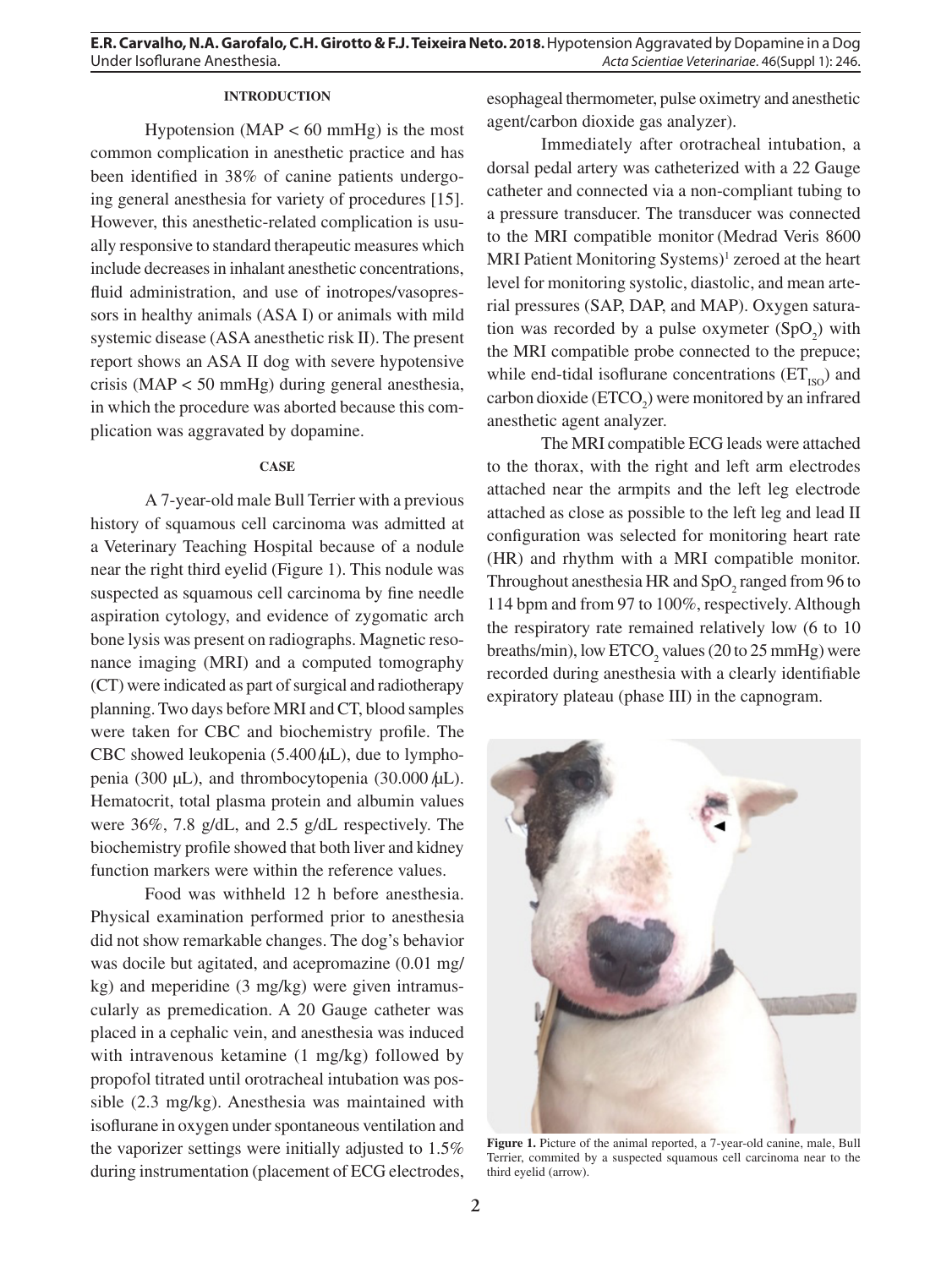The first arterial blood pressure reading was obtained approximately 5 min after induction. At that time, hypotension was recognized  $(MAP = 45)$ mmHg), and a Lactated Ringer bolus (15 mL/kg, IV) was administered over 10 min. Although the  $ET_{\text{iso}}$  was 0.5% at that time, the dog did not show signs of light anesthesia (presence of palpebral reflexes and tachypnea/respiratory efforts with increased amplitude). Therefore, the  $ET_{iso}$  was decreased from 0.5 to 0.3% (oxygen flow rate  $= 1$  L/min). Because MAP was still low (approximately 45 mmHg) after the fluid bolus was finished and the  $ET_{ISO}$  was decreased to 0.3%, an IV bolus of ephedrine (0.1 mg/kg) was given without a noticeable improvement in MAP. A second ephedrine bolus (same dose) was given 5 min later but MAP was still  $<$  50 mmHg.

 A constant rate infusion (CRI) of dopamine was then initiated in an attempt to increase MAP to values > 60 mmHg. The dopamine CRI was set at 7.5 µg/kg/min IV but MAP was further decreased to approximately 25 mmHg and the CRI was increased to 10 µg/kg/min, IV, approximately 10 min after the initial CRI was set. This dopamine CRI was maintained for another 10 min without any improvement in MAP. At that time, 20 min after starting dopamine CRI, approximately 40-45 min after induction of anesthesia, it was decided to discontinue dopamine and isoflurane administration and the MRI procedure was aborted. Less than 5 min after zeroing the vaporizer, the animal raised its head and the orotracheal tube was removed. A 5 mL/kg, IV, bolus of 6% tetrastarch was administered over 5 min, and MAP increased to approximately 60 to 70 mmHg during the immediate period after the orotracheal tube was removed.

Chest radiographs, ECG and doppler echocardiography were recommended before planning a second anesthetic procedure. Both radiographs and ECG did not show remarkable abnormalities. The echocardiographic evaluation showed marginally decreased fractional shortening [23%] (normal range for Bull Terriers: 24-41%) [13]. Other parameters were within reference values.

### **DISCUSSION**

The present report showed an ASA II dog with severe hypotensive crisis (MAP < 50 mmHg) during general anesthesia in which the procedure was aborted because hypotension was aggravated by dopamine. Hypotension ( $MAP < 60$  mmHg) is the most common complication in anesthetic practice and has been identified in 38% of canine patients undergoing general anesthesia for variety of procedures [15]. However, this anesthetic-related complication is usually responsive to standard therapeutic measures which include decreases in inhalant anesthetic concentrations, fluid administration, and use of inotropes/vasopressors in healthy animals (ASA I) or animals with mild systemic disease (ASA anesthetic risk I to II).

Although the dog of the present case report had a squamous cell tumour in the face, its ASA anesthetic risk was rated as II (mild systemic disease) because this illness showed no significant systemic repercussions when the animal was presented for anesthesia (normal appetite and behavior, absence of evidence of metastasis on X-ray evaluations, and biochemical markers of liver and kidney function within reference ranges).

Among the drugs used in the present case report, isoflurane is known for decreasing blood pressure in a dose-related manner because of its vasodilating properties [17]. It is evident that the dog reported here was highly sensitive to the hypotensive actions of isoflurane. The  $ET_{ISO}$  recorded when severe hypotension was first observed (0.5%) at 5-10 min after orotracheal intubation represented only 40% of the minimum alveolar concentration of isoflurane (MAC) alone (1.28%) [17]. In spite of the low  $ET_{ISO}$  at that time, the animal did not show signs of light anesthesia because the CNS depressing actions of isoflurane during the early phase of anesthesia were potentiated by premedication and induction drugs and, for this reason the  $ET_{\text{iso}}$ , was decreased to 0.3% but in an attempt to minimize hypotension.

Acepromazine is another drug that may have contributed to the hypotensive actions of isoflurane in the case reported here because it has also induces a vasodilatory effect [6]. Because acepromazine premedication may result in prolonged clinical effects, which may be related to its prolonged plasma half-life (7 h) [7], this drug might also have contributed to the lack of efficacy of ephedrine to treat hypotension in the present case report [16]. The increase in blood pressure mediated by ephedrine is related to increases in cardiac output (CO)/myocardial contractility and to increases in systemic vascular resistance (SVR) [16,20]. The prolonged vasodilatory action of acepromazine might have contributed at least in part to the lack of efficacy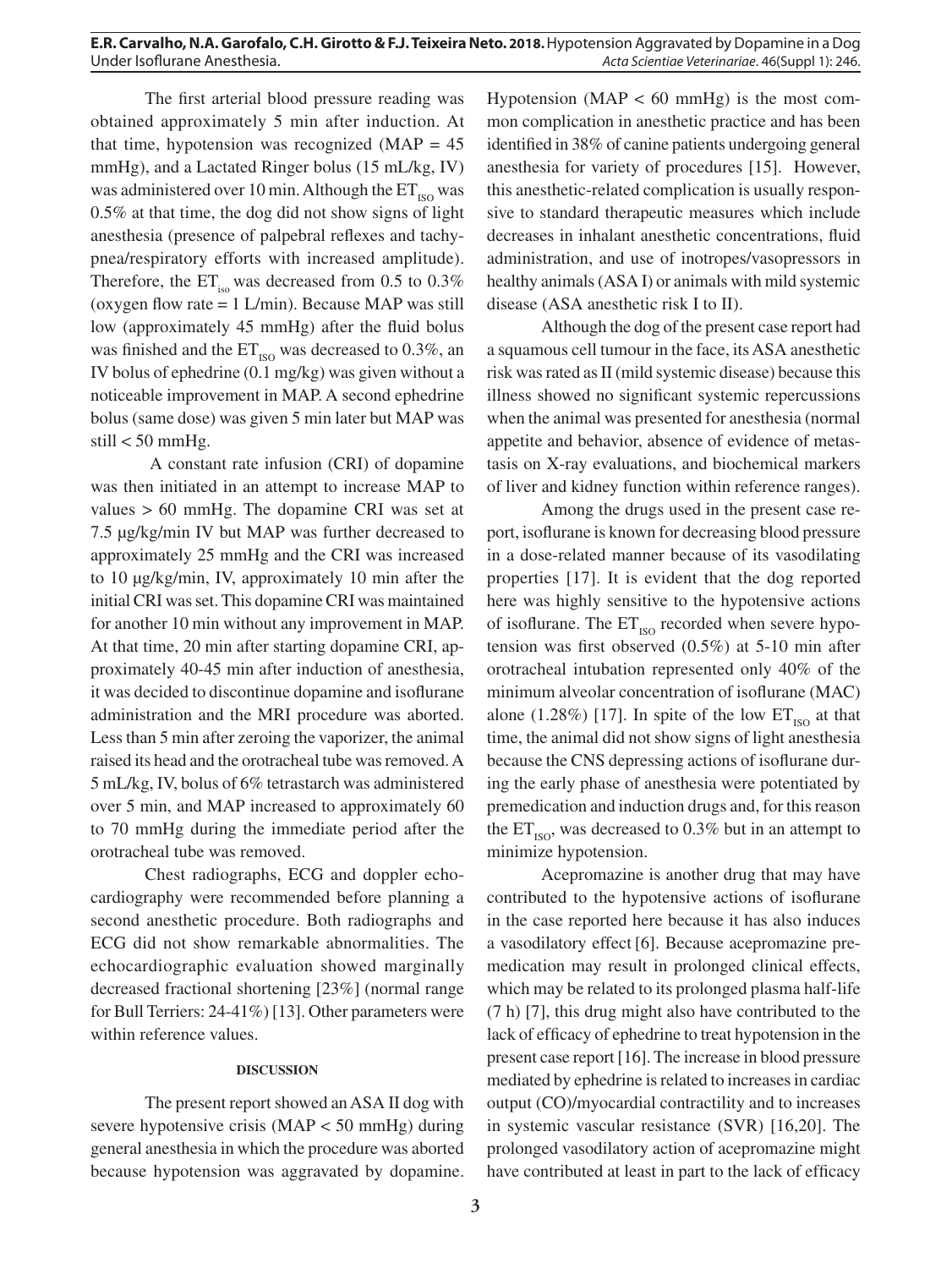of ephedrine for treating hypotension, although the dose of acepromazine used as premedication (0.01 mg/kg) was lower than the doses reported to interfere with the efficacy of vasopressor drugs (0.03 to 0.05 mg/kg) [12,16].

Acepromazine is best avoided in animals that already present or are at risk of developing hypotension. However, we decided to use a low dose (0.01 mg/ kg) as a part of the premedication regime because the animal showed an agitated but docile behavior, and his clinical condition did not indicate that he was prone to hypotension during anesthesia.

The aggravation in the hypotensive crisis (MAP decreased from 45-50 mmHg to approximately 25 mmHg) when dopamine was initiated to treat hypotension was unexpected. In isoflurane anesthetized dogs, dopamine CRIs ranging from 5 to 15 µg/kg/min significantly increased CO but MAP was increased only with the highest infusion rate [12]. When acepromazine was used as premedication (0.03 mg/kg), dopamine's vasopressor effect recorded at 15 µg/kg/min, due to its increase in systemic vascular resistance with the highest dose, was partially blunted by the alfa-1 blocking properties of acepromazine.

Although acepromazine premedication may partially blunt dopamine's vasopressor action and reduce its efficacy to treat hypotension, this action alone does not explain the aggravation of the hypotension recorded in the present case report after dopamine was initiated. Paradoxical aggravation of hypotension during administration of vasopressor doses of dopamine could be related to the activation of the cardiopulmonary chemoreflex (CCR), previously known with the eponym Bezold-Jarisch reflex [1] (Figure 2). The CCR involves activation of mechano and baroreceptors in the heart [1] by inotropes such as dopamine and dobutamine [1]. Such activation originates vagal afferent impulses to the *nucleus tractus solitarius* of the central nervous system, which in turn originates parasympathetic afferent impulses to the heart [19] and reflex vasodilation [4]. The consequent increase in parasympathetic outflow, associated decreases in sympathetic activity [19], ultimately produces bradycardia and/ or hypotension [14,18].

The CCR may has been reported in humans [14] and dogs [8,18]. In one case report, the use of dopamine to treat hypotension in 2 isoflurane anesthetized dogs was suspected to trigger the CCR [18]. Dopamine administration was associated with bradycardia (HR  $\leq$  50 beats/min) in one animal at CRIs ranging from 7 to 15 µg/kg/min, while in the second animal the bradycardia observed during dopamine administration (7 µg/kg/min) was also associated with an aggravation of hypotension (MAP =  $40 \text{ mmHg}$ ) [18].

The paradoxical aggravation of hypotension during dopamine administration due to activation of the CCR reflex may be related to dopamine's vasodilatory effects (dopaminergic and beta adrenergic receptor stimulation) and an associated decrease in CO due to vagally mediated bradycardia. In CCR, the vasomotor inhibition occurs independently of cardiac modulation [2]. Therefore, bradycardia and hypotension could be isolated events [4]. In view of this mechanism, it could not be excluded that CCR activation may have caused the decrease of MAP after dopamine CRI in this dog.



Afferent impulses stimulates the Nucleus tractus solitarius on spinal bulb, increasing the parasympathetic tone

**Figure 2.** Schematic representation of Bezold-Jarish reflex. [Source: Elizabeth Regina Carvalho].

**Bezold-Jarish Reflex**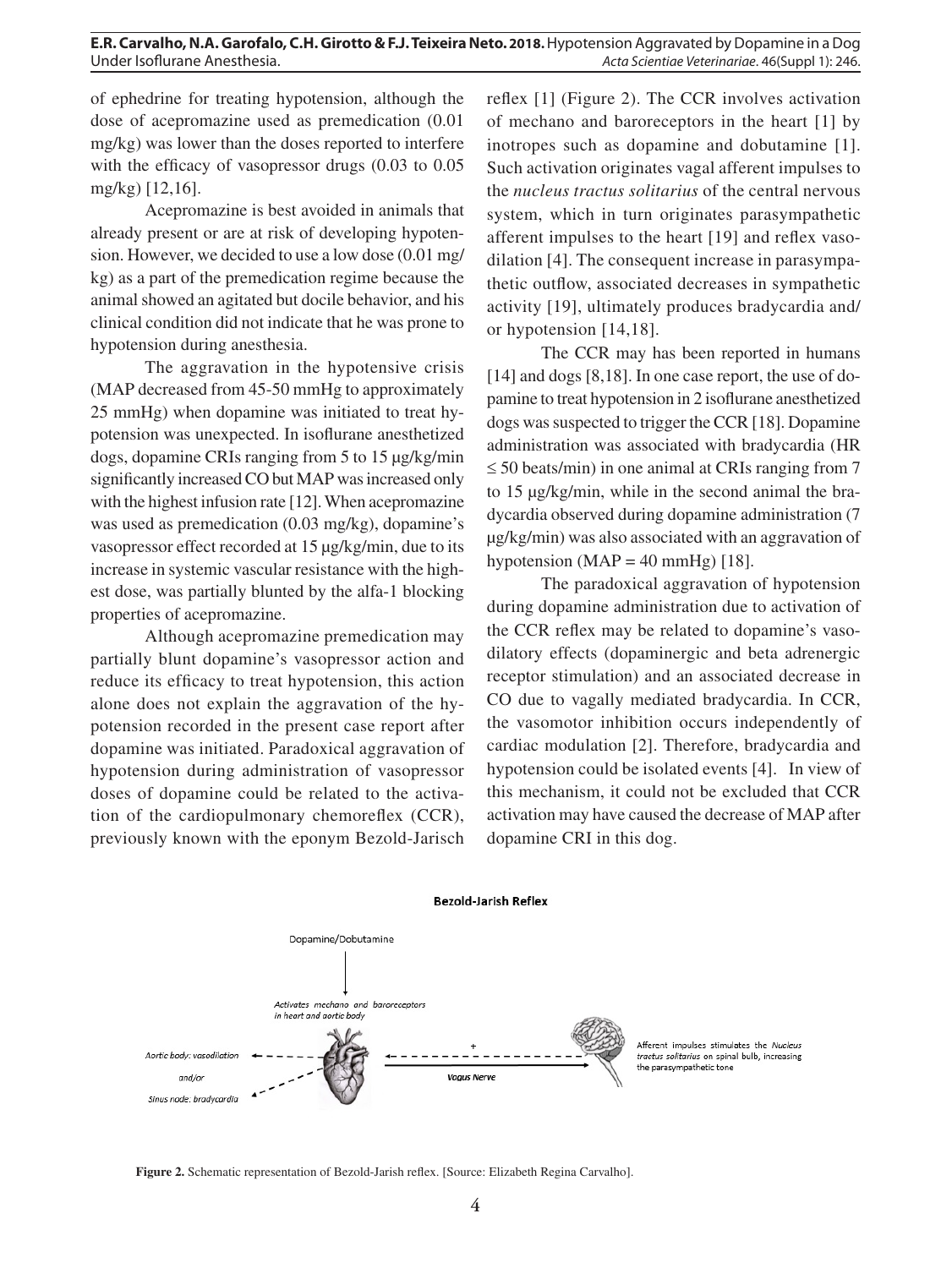#### **E.R. Carvalho, N.A. Garofalo, C.H. Girotto & F.J. Teixeira Neto. 2018.** Hypotension Aggravated by Dopamine in a Dog Under Isoflurane Anesthesia. *Acta Scientiae Veterinariae*. 46(Suppl 1): 246.

Dopamine acts as an agonist on alpha, beta-1, and beta-2 receptors, in addition to its agonistic effects on dopaminergic receptors [5]. The affinity for these receptors, and consequently the hemodynamic effects are dose-related [3,5]. Until now, there are no studies investigating the pharmacokinetics of dopamine in dogs, and infusion rates are based in recommendations for humans [5]. Therefore, these infusion rates cannot be extrapolated to animals as absolutely values, but as intervals. At low infusion rates (1 to 3 µg/kg/min), as a general rule, dopaminergic effects prevails, leading to splanchnic and renal vasodilation, and inhibition of norepinephrine release [5]. At intermediate CRIs (5 to 8 µg/kg/min) dopamine has both beta-1 and alpha-1 adrenergic actions, and consequently positive inotropic effects with moderate vasoconstriction are seen [5]. At higher dopamine CRIs (8 to 20 µg/kg/min) the alpha adrenergic agonist action prevails, resulting peripheral vasoconstriction [3,5,10].

However, it has been reported in humans [11], that dopamine plasma concentration can present marked inter-individual variation in spite of a fixed infusion rate. The large variability in plasma levels may result in marked differences in hemodynamic effects for a fixed infusion rate of dopamine, because different plasma levels can impact receptor affinity. Although the CRI used in this case report generally results in positive inotropic effect (7.5 to 10 µg/kg/min), it is possible that specifically in this dog, those rates were not high enough to promote this effect. The low  $ET_{c2}$ (20-25 mmHg) with an identifiable expiratory plateau during anesthesia can be an evidence of low cardiac output [9] in this animal.

In conclusion, aggravation of the hypotensive crisis by dopamine in this case report could have been atribbuted to dopamine-induced vasodilation (dopaminergic effects) and to the failure of this drug in promoting beta-1 and alfa-1 adrenergic effects at the dose ranges used (7.5 to 10 µg/kg/min). Another possible explanation is the activation of the Bezold-Jarish reflex.

#### MANUFACTURER

1 Bayer AG. Leverkusen, North Rhine-Westphalia, Germany. *Declaration of interest.* The authors report no conflicts of interest. The authors alone are responsible for the content and writing of the paper.

#### **REFERENCES**

- **1 Aviado D.M. & Guevara Aviado D. 2001.** The Bezold-Jarisch reflex. A historical perspective of cardiopulmonary reflexes. *Annals of the New York Academy of Sciences*. 940(1961): 48-58.
- **2 Campagna J.A. & Carter C. 2003.** Clinical Relevance of the Bezold Jarisch Reflex. *Anesthesiology*. (5): 1250-1260.
- **3 Corley K.T. 2004.** Inotropes and vasopressors in adults and foals. *Veterinary Clinics of North America: Equine Practice*. 20(1): 77-106.
- **4 Erickson H.H. & Detweiler D.K. 2006.** Mecanismos de controle do sistema circulatório. In: *Fisiologia Dos Animais Domésticos*. 12.ed. Rio de Janeiro: Guanabara Koogan, pp.252-278.
- **5 Frishman W.H. & Hotchkiss H. 1996.** Selective and nonselective dopamine receptor agonists: an innovative approach to cardiovascular disease treatment. *American Heart Journal*. 132(4): 861-870.
- **6 Grasso S.C., Ko J.C., Weil A.B, Paranjape V. & Constable P.D. 2015.** Hemodynamic influence of acepromazine or dexmedetomidine premedication in isoflurane-anesthetized dogs. *Journal of the American Veterinary Medical Association*. 246(7): 754-764.
- **7 Hashem A., Kietzmann M. & Scherkl R. 1992.** The pharmacokinetics and bioavailability of acepromazine in the plasma of dogs. *DTW. Deutsche Tierarztliche Wochenschrift*. 99(10): 396-398.
- **8 Hofmeister E.H., Keenan K. & Egger C.M. 2005.** Dobutamine-induced bradycardia in a dog. *Veterinary Anaesthesia and Analgesia*. 32(2): 107-111.
- **9 Idris A.H., Staples E.D, O'Brien D.J., Melker R.J., Rush W.J., Del Duca K.D. & Falk J.L. 1994.** End-tidal carbon dioxide during extremely low cardiac output. *Annals of Emergency Medicine*. 23(3): 568-572.
- **10Laste N.J. 2001.** Cardiovascular pharmacotherapy: hemodynamic drugs and antiarrhythmic agents. *The Veterinary Clinics of North America. Small Animal Practice*. 31(6): 1231-1252.
- **11MacGregor D.A., Smith T.E., Prielipp R.C, Butterworth J.F., James R.L. & Scuderi P.E. 2000.** Pharmacokinetics of dopamine in healthy male subjects. *Anesthesiology*. 92(2): 338-346.
- **12Monteiro E.R., Teixeira Neto F.J., Castro V.B. & Campagnol D. 2007.** Effects of acepromazine on the cardiovascular actions of dopamine in anesthetized dogs. *Veterinary Anaesthesia and Analgesia*. 34(5): 312-321.
- **13O'Leary C.A., Mackay B.M., Taplin R.H. & Atwell R.B. 2003.** Echocardiographic parameters in 14 healthy English